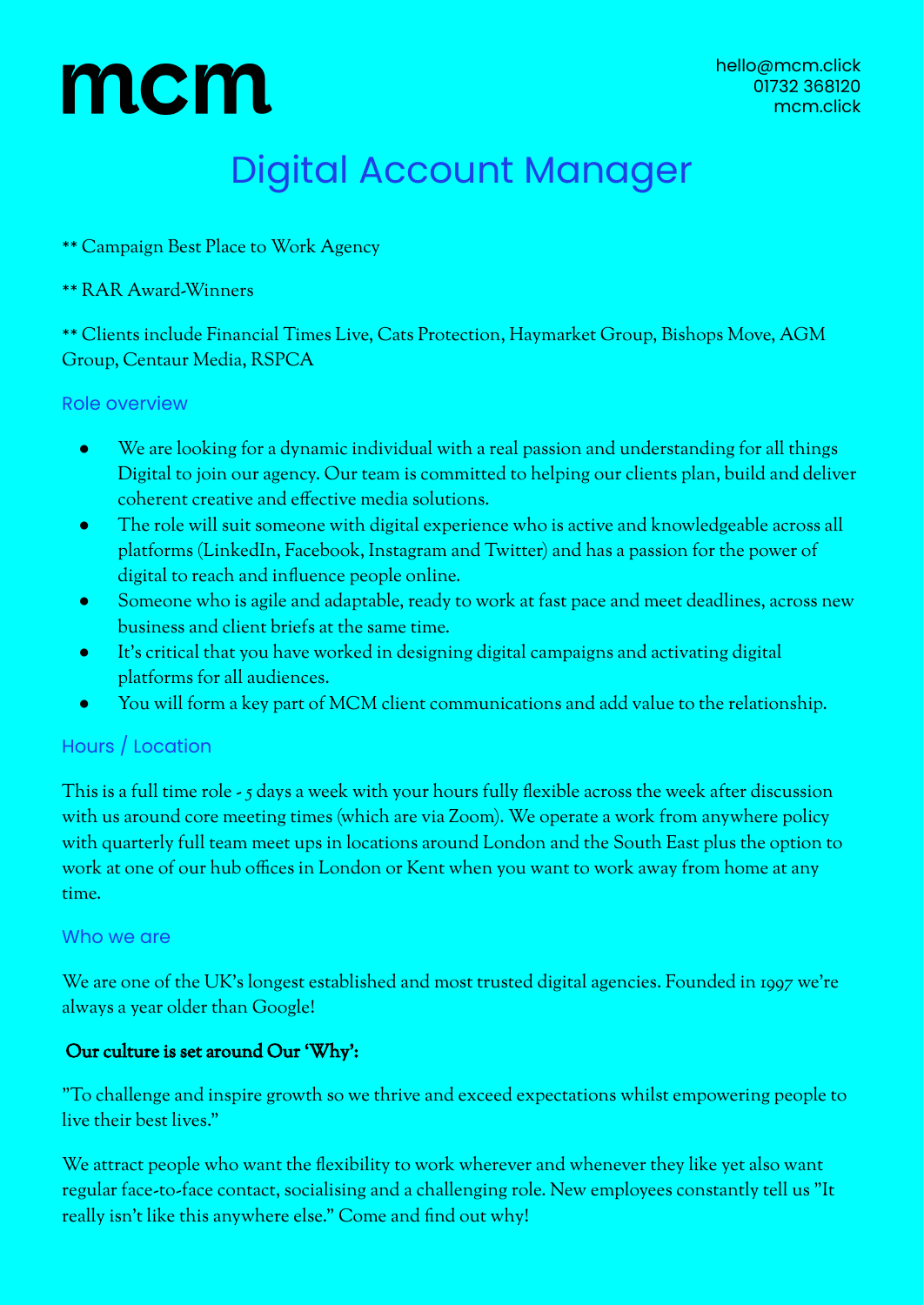# mcm

With a focus on Paid Search & Social campaigns together with technical SEO we work for a range of well known brands across a spectrum of sectors including B2B events, Publishing, E-Learning, Charities and Tourism, including a team serving the Icelandic market.

Our team enjoy a wide range of benefits including regular in house and external training courses, remote first working (with shared office choices if preferred), weekly and monthly face to face day meetings and team fun events, Health Insurance and reward benefits from Apple Watch through to subsidised gym membership and half price weekends away, Pension Scheme, fully flexible holiday allowance, a staff well-being committee who organise a host of regular activities, the opportunity to help drive the business forward via a series of focus groups and more.

### Main roles and responsibilities

- Being the first point of call for clients, providing strategic and tactical advice, developing long lasting relationships with them.
- Deliver against client strategies and digital priorities for the year.
- Project manage and work with the digital marketing team to deliver exceptional digital campaigns.
- Ensure client campaigns and projects are delivered within the time required to make them profitable to the highest quality.
- Ensure the delivery of work is to the highest possible standard.
- Foresee and solve problems around delivery issues.
- Manage internal resource bookings.
- Support with day-to-day client communication.
- Monitor our collective performance weekly.
- Suggest and drive constant innovation across all channels.
- Monitor client spend and budgeting closely.
- Complete work to deadline and often under pressure.
- **•** Present work internally and externally.
- Help support resource planning as demand increases.
- Develop individual client relationships to facilitate account growth.

#### About You

- Amazingly personable … communication is the lifeblood of our business. Your passion must lie in working with people. You must have a natural ability to handle challenging situations and personalities with charm.
- Experienced and knowledgeable of digital both, in B2C and B2B environments, and how it plays out within different forms of media.
- You've worked in the Events, Media or Publications industry (desired).
- Customer focused with the ability to understand customer needs and develop ideas to translate these into engaging online activities.
- Experienced at managing clients and creating long lasting relationships with them
- Strong planning and organisation skills are essential.